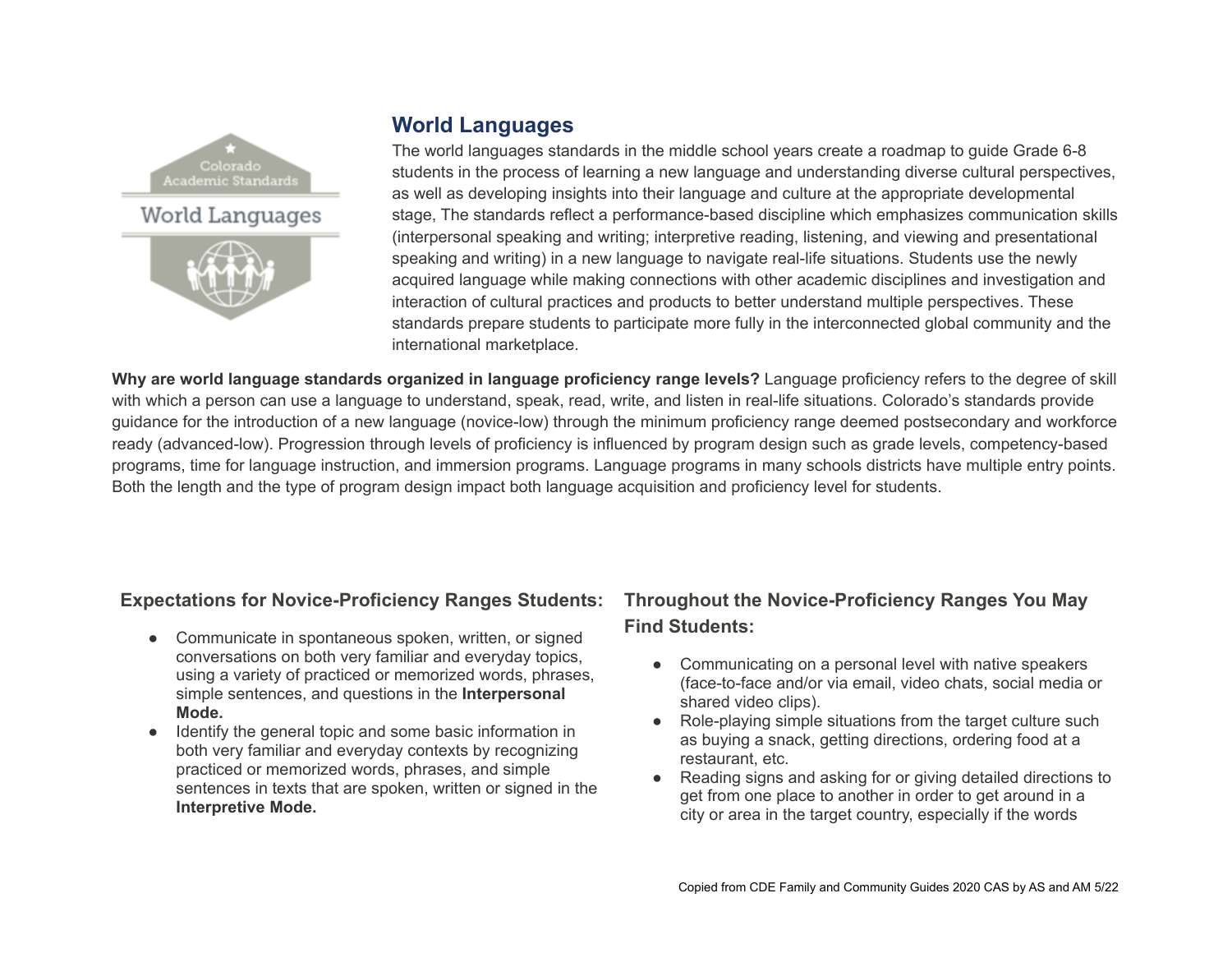• Present information on both very familiar and everyday topics using a variety of practiced or memorized words, phrases, and simple sentences through spoken, written or signed language in the **Presentational Mode.**

#### **Expectations for Intermediate-Proficiency Ranges Students:**

- Participate in spontaneous spoken, written, or signed conversations on familiar topics, creating sentences and series of sentences to ask and answer a variety of questions in the **Interpersonal Mode.**
- Understand the main idea and some pieces of information on familiar topics from sentences and a series of connected sentences within texts that are spoken, written, or signed in the **Interpretive Mode.**
- Communicate information, make presentations, and express personal thoughts about familiar topics, using sentences and series of connected sentences through spoken, written, or signed language in the **Presentational Mode.**

look like English words.

- Singing or listening to a song in the target language from the target culture and comparing it to a song in their language and culture.
- Learning math skills to convert American dollars to the currencies of other countries in order to understand the prices of meals, tickets, clothing, etc.
- Creating a shopping list for a traditional meal prepared in the target culture.
- Locating key information from announcements and messages connected to daily activities in the target culture.
- Identifying how to get to the next level when playing a video game in the target language.

## **Throughout the Intermediate-Proficiency Ranges You May Find Students:**

- Contributing to a conversation about a story or event identifying who, what, when, where or why.
- Reading, listening to, viewing, or talking about age-appropriate school content such as social studies, sciences, the arts, physical education, and health.
- Expanding vocabulary for working with school content through illustrated visuals (e.g., planets, anatomy, timelines, and maps).
- Using technology to present examples of contemporary culture (such as music, the arts, technology, architecture, etc.) from countries where the target language is spoken.
- Describing the main idea and significant details about cultural practices or products (found in online newspapers and magazines, websites, TV, radio, video, social media, and other print and online sources).
- Participating in a conversation with a partner to identify the information needed to plan a trip or to learn about a service project.
- Comparing and contrasting different mapping apps with